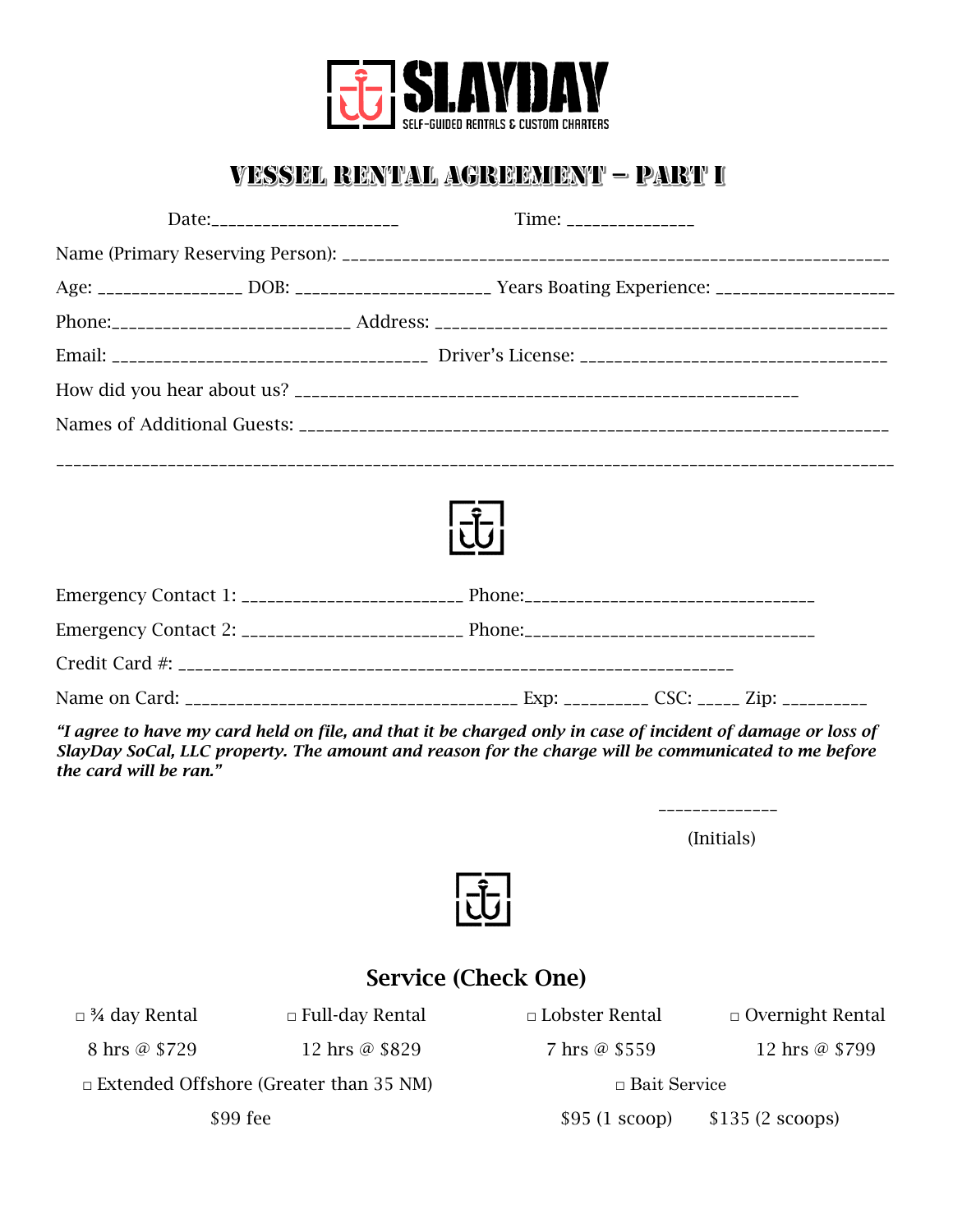## VESSEL AGREEMENT - PART II

SlayDay SoCal, LLC (herein referred to as the LESSOR) agrees to rent to the undersigned (herein after referred to as the LESSEE) the craft and equipment under the terms and conditions described herein.

| Initial: $\frac{\ }{\ }$ | Overtime: In the event the craft is not returned at time specified herein, said<br>LESSEE agrees to pay for overtime at rate of \$60.00 per each half hour.                                                                                                                                                                                                                                                                                                                                                                                                                                 |
|--------------------------|---------------------------------------------------------------------------------------------------------------------------------------------------------------------------------------------------------------------------------------------------------------------------------------------------------------------------------------------------------------------------------------------------------------------------------------------------------------------------------------------------------------------------------------------------------------------------------------------|
| Initial: <u>L</u>        | Deposit: The LESSEE authorizes the LESSOR to use the credit card provided prior<br>to the boat usage for compensation for failing to return said vessel in as good<br>condition as when received; for reimbursement of articles damaged, missing or<br>broken to be applied to rental charges upon return of the craft by the LESSEE.                                                                                                                                                                                                                                                       |
| Initial: <b>____</b>     | Fuel: Boat rental comes with a full tank of fuel. SlayDay's boats must be refueled<br>if more than this is used and/or boat runs out of gas, at the nearest Fuel Dock<br>by an employee of the Fuel Dock or SlayDay SoCal, LLC. This cost belongs to the<br>LESSEE.                                                                                                                                                                                                                                                                                                                         |
| Initial: <b>__</b>       | LESSEE agrees to return boat clean and in the same condition it was checked<br>out. Fish blood, fish guts, fish slime, bait, squid ink, nut shells, and trash, need<br>to be fully cleaned by the LESSEE upon checking in the boat. Should the LESSEE<br>not leave the boat and/or equipment clean, they authorize the LESSOR to<br>charge a \$90 cleaning fee to their card on file.                                                                                                                                                                                                       |
| Initial: $\frac{\ }{\ }$ | Vessel Operation & Navigation: This certifies that the LESSEE is experienced and<br>capable in all aspects of the handling and operation of the craft. The LESSEE<br>certifies that he/she has examined the craft and equipment and finds it<br>acceptable and suitable for the purpose for which it is leased, and that he/she<br>will operate the craft in accordance with all U.S Coast Guard, California and<br>County of Orange, San Diego, and Los Angeles safety rules and regulations, and<br>further certifies that he/she has read and understands said rules and<br>regulations. |
| Initial:                 | The LESSEE is aware of the no wake areas and acknowledges that they are<br>responsible for any damage and/or violations caused by their wake. The LESSEE<br>will operate the said craft within 30 miles from shore and has familiarized<br>themselves with a chart of the area. The LESSEE will not operate the vessel<br>outside of local break wall before sun-up or after sun-down, must obey ALL                                                                                                                                                                                        |

MLPA no fish zones, and must stay in U.S. waters, North of the Mexico/USA border, and South of Point Dume Marine Preserve.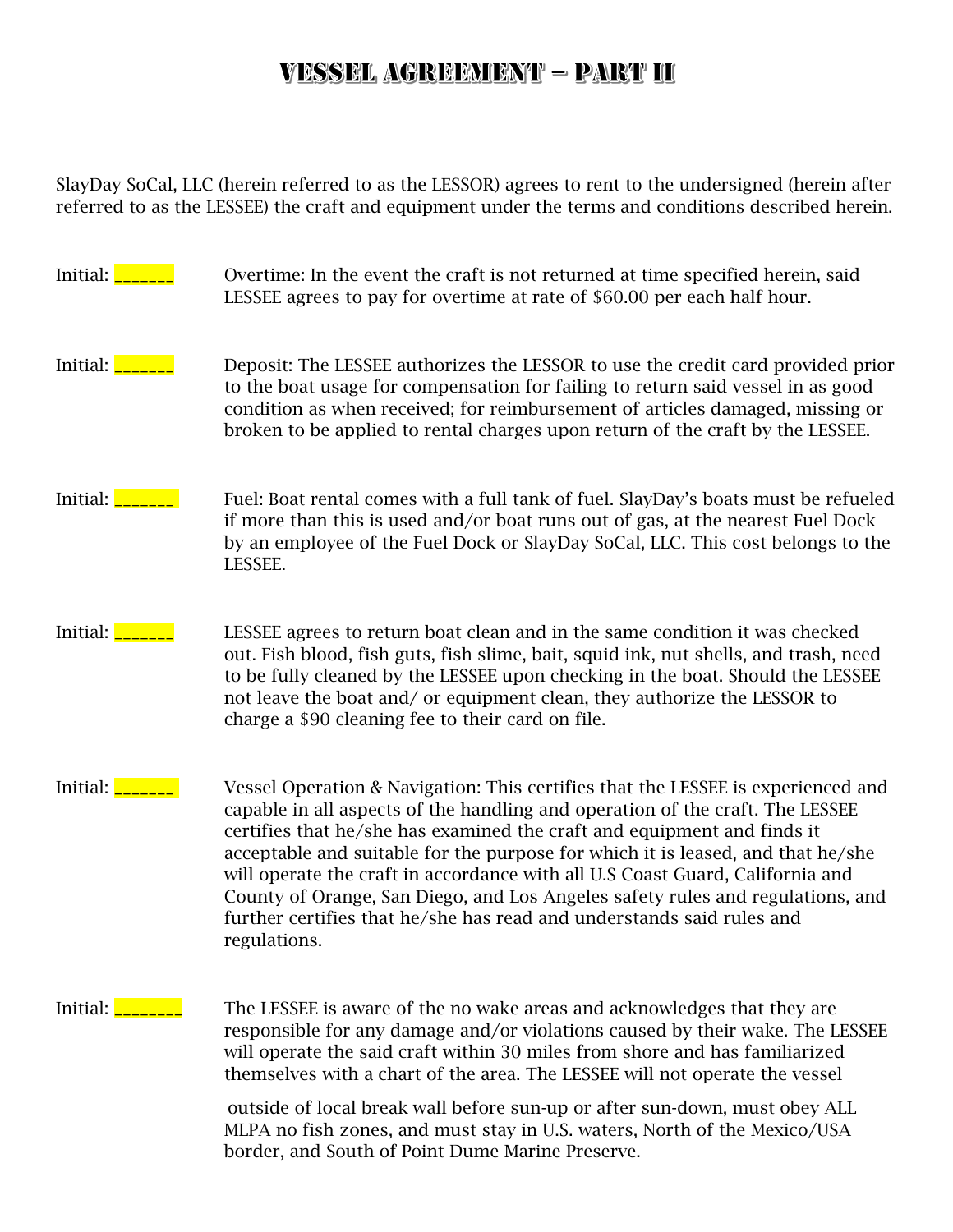Initial: **\_\_\_\_\_\_** Incidents: LESSEE agrees to report any incident, accident, malfunction or breakdown of rental craft to LESSOR immediately at 760.917.4208 and notify Boat US in accordance with the malfunction/breakdown clause that follows; In the event of malfunction, breakdown, or if any defect is discovered after acceptance of the rental craft the LESSEE will immediately return to the dock and report it to LESSOR. There are no exceptions to this policy. Continued use of the boat or equipment shall be entirely at the LESSEE'S risk and thus LESSEE assumes all liability of injury and damage to all persons and property that may become involved by its continued use. Furthermore, should the LESSEE damage the boat or equipment to the point of unusable, they are 100% financially responsible for repairs to the boat and/ or equipment, and a \$749 per day rate will be charged for the number of days it takes to make necessary repairs or replacement. This is non-negotiable and should be seriously considered before signing below.

- Initial: <u>\_\_\_\_\_\_\_</u> The LESSEE acknowledges he/she has carefully examined the craft and finds it suitable for the purpose for which it is leased, and that or other accessory equipment is in suitable and acceptable condition: that he/she will maintain both craft and equipment in a safe, dependable condition while in he/she has custody.
- Initial: **<u>\_\_\_\_\_\_\_\_</u>** LESSEE agrees not to use, nor permit the use: a. of the rental craft for any unlawful purpose; b. of the rental craft in a careless or negligent manner; c. of the rental craft while under the influence of alcohol or drugs (including prescription) d. by any other person not the signatory of the agreement, or not equally qualified; e. of the rental craft for towing, water skiing, and/or after dark; f. of the rental craft for scuba diving, swimming or snorkeling; g. of the rental craft for hire or commercial use; h. of the rental craft with more than the specified and/or legally allowed persons; i: of the rental craft outside of U.S. waters or the allowed 30 miles from shore navigation range.
- Initial: **We can also EXECUTE:** LESSEE acknowledges his/her responsibility for the safe and proper operation of the craft; and for the safety and welfare of other boaters, persons, and passengers. It is AGREED AND UNDERSTOOD BY LESSEE that the LESSOR shall not be held liable for damages, inconvenience or time lost caused by accident, breakdown or malfunction of the rental craft. LESSEE FUTHER AGREES to indemnify and hold harmless the LESSOR and its agents, affiliates and personnel from, and against any and all claims for loss of or damage to property or injury to persons (including death) resulting through the use, operation or possession of said rental craft.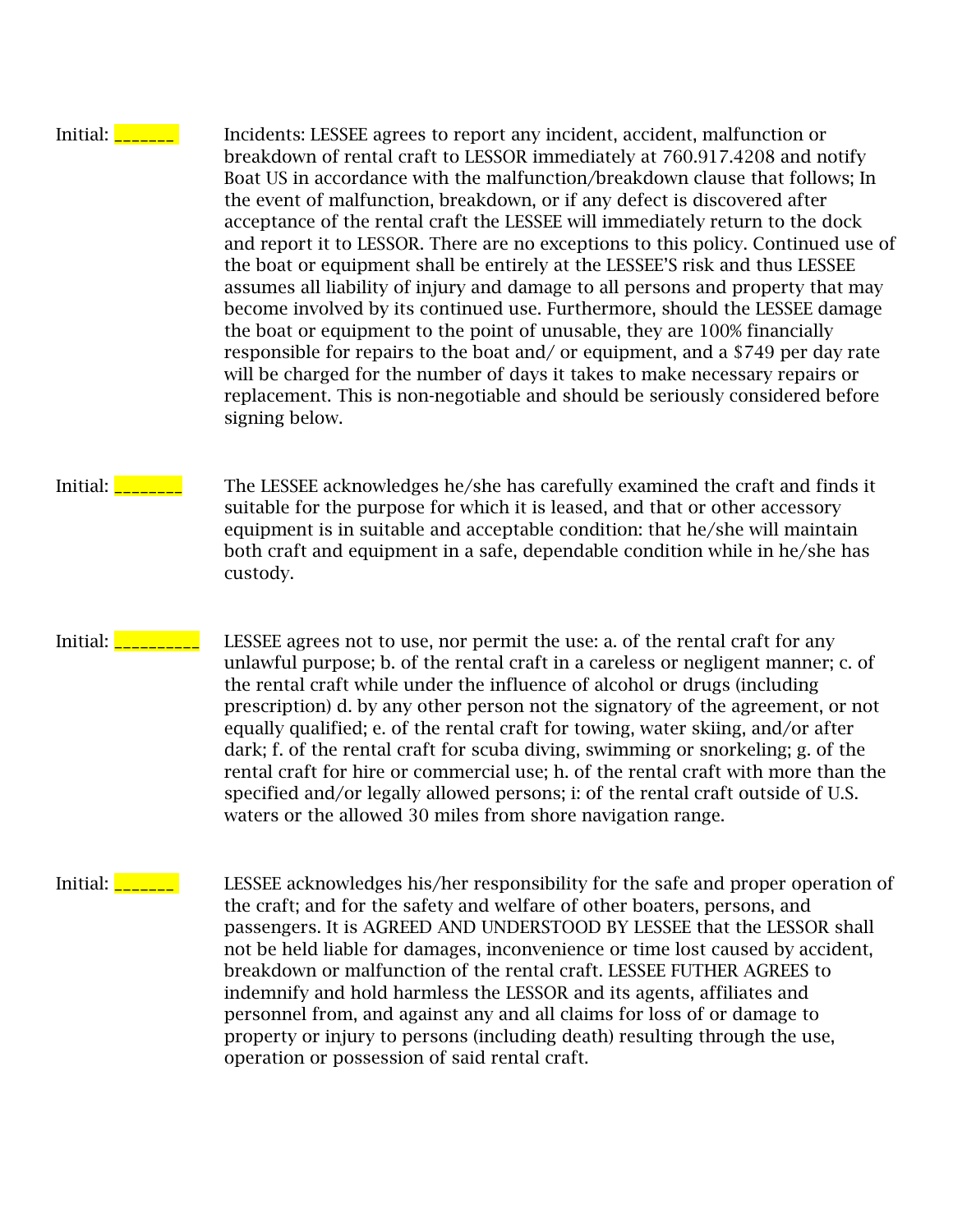| Initial: | LESSEE further agrees to hold the LESSOR harmless should loss or damages<br>occur to any LESSEE'S personal property while carried in, or on, the rental craft,<br>including loss or damage by fire, water, theft or any other causes whatsoever.                                                                                                                                                                                                                                                                                                                                                                                       |
|----------|----------------------------------------------------------------------------------------------------------------------------------------------------------------------------------------------------------------------------------------------------------------------------------------------------------------------------------------------------------------------------------------------------------------------------------------------------------------------------------------------------------------------------------------------------------------------------------------------------------------------------------------|
| Initial: | LESSEE expressly agrees to indemnify and hold LESSOR and its agents, affiliates<br>and personnel, harmless of, from and against any and all loss, cost, damages,<br>attorney fee and/or liability in connection with the enforcing of the forgoing<br>rental contract by LESSOR, including expense incurred in connection with<br>attempting to collect delinquent rent and in the event of suit by LESSOR, to<br>recover possession of said rental property and/or to enforce any terms,<br>conditions and/or provisions hereof. It is understood and agreed that venue and<br>any action hereunder shall be in the county of LESSOR. |
| Initial: | The rules and regulations contained herein are for the safety and welfare of all<br>who use the facilities. The LESSEE certifies that he/she has read and<br>understands said rules and regulations and further assumes the responsibility<br>that his/her family and or guest(s) will obey the rules.                                                                                                                                                                                                                                                                                                                                 |
| Initial: | Should any term or condition of this rental agreement be held void or<br>unenforceable, then that term shall be deemed severed from this agreement and<br>the remainder shall not be affected and will remain in full force and effect.                                                                                                                                                                                                                                                                                                                                                                                                |

THE TERMS AND CONDITIONS OF THIS CONTRACT CONTAINS THE ENTIRE UNDERSTANDING BETWEEN LESSEE AND LESSOR AND NO OTHER REPRESENTATION OR INDUCEMENT, ORAL OR WRITTEN, HAS BEEN MADE WHICH IS NOT INCLUDED IN THIS RENTAL AGREEMENT. I (WE) HAVE READ ALL PAGES OF THE AGREEMENT AND FULLY UNDERSTAND THE TERMS AND CONDITIONS AS SET FORTH ON BOTH SIDES; THAT I (WE) ACKNOWLEDGE RECEIPT OF A COPY OF THIS AGREEMENT. LESSOR: SlayDay SoCal, LLC

| Ryan Candelaria/Ramon Gallegos |       |          |  |  |  |
|--------------------------------|-------|----------|--|--|--|
|                                | DATE: |          |  |  |  |
| LESSEE:                        |       | Initial: |  |  |  |

DISCLAIMER – This Waiver and Release Agreement is applicable to all renters, members, operators, passengers, and users of equipment provided by SlayDay SoCal, LLC \*(For purposes of this Waiver and Release, the term "SlayDay SoCal, LLC Boats" includes all principles, directors, officers, employees, agents, representatives, servants, assigns, successors, insurers and subsidiaries of SlayDay SoCal, LLC If any other rental agreement is supplemented with this Release, the provisions of this Release will prevail over any clauses in the rental agreement that are inconsistent with this Release. The undersigned agrees that he/she is also signing this Release on behalf of undersigned's minor children. Renter agrees that he/ she will disclose to SlayDay SoCal, LLC all potential operators, passengers, and users of said rental equipment. Renter further agrees that in the event that he/she fails to notify SlayDay SoCal, LLC of all potential operators, passengers, or users of said equipment, he/she will be personally liable for any damages to the undisclosed individuals, even if such damages arise out of the negligence or fault of SlayDay SoCal, LLC.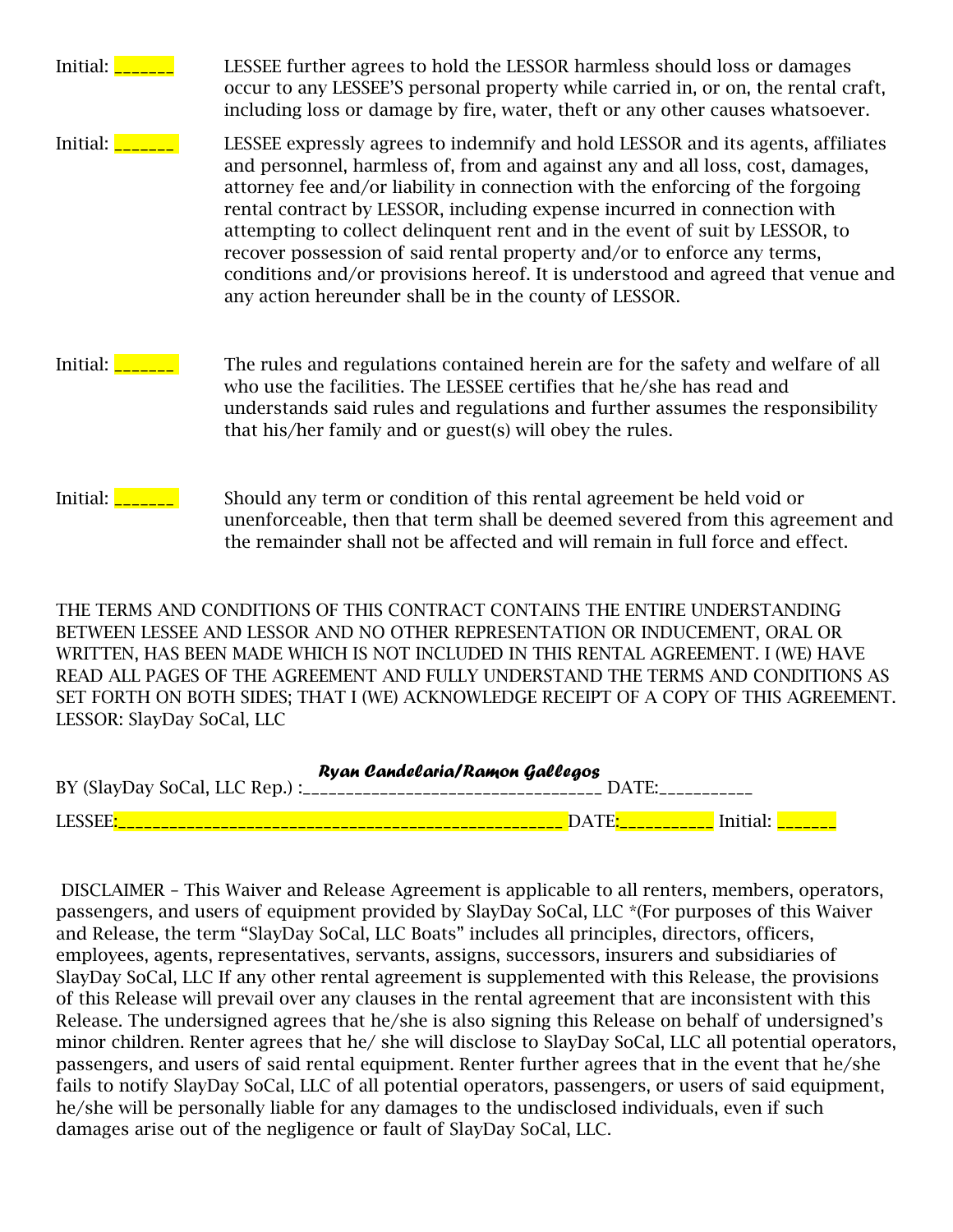1. ACKNOWLEDGEMENT OF RISKS – The undersigned hereby acknowledges that some, but not all of the risks of participating in water sport activities include: 1) Changing water flow, currents, tides, wave action and ships' wakes;

2) Collisions with any of the following: other participants, the watercraft, other watercraft, and manmade or natural objects;

3) Collision, capsizing, sinking or other hazard which results in wetness, injury, expose to the elements, hypothermia, drowning and/or death;

4) Attack by or encounter with insects and wildlife life forms, including, but not limited to whales, sharks, fish and/or other marine life;

5) Equipment failure or operator error;

6) My sense of balance, physical coordination, ability to operate equipment, swim and/or follow directions;

7) Wind, inclement weather, lightning, variances and extremes of wind, weather, and temperature,

8) Heat or sun related injuries or illnesses, including sunburn, sunstroke or dehydration of these risks is not complete and that unknown or unanticipated risks may result in injury, illness or death.

Initial: **\_\_\_\_\_\_** EXPRESS ASSUMPTION OF RISK- The undersign herby agrees that he/she is renting, operating or using the equipment provided by SlayDay SoCal, LLC at his/her own risk. The undersigned agrees that he/she is voluntarily participating in all activities related to the rental, operation, or use of the rental equipment, The undersigned assumes full responsibility for the risks of personal injury, accidents or illness, including but not limited to sprains, torn muscles and/or ligaments; fracture or broken bones; eye damage; cuts, wounds, scrapes, abrasions, and/or contusions; head, neck, and/or spinal injuries; animal or insect bite or attack; shock, paralysis, drowning, and/or death; and any resultant expenses from any of the foregoing risks and assumes all risk injury, illness, damage or loss that might result, regardless of the cause, even if the risks arise out of the negligence or fault of SlayDay SoCal, LLC.

Initial: **WAIVER/RELEASE OF LIABILITY-By the execution of this Release, the** undersigned voluntarily releases, forever discharges and agrees to indemnify and hold harmless SlayDay SoCal, LLC from any and all liability of any nature for any and all injury or damage arising from personal injuries sustained by the undersigned or any minor children under the undersigned's custody, care, and control, as a result of any and all activities related to the rental, operation, or use of equipment provided by SlayDay SoCal, LLC regardless of the cause. The undersigned assumes full responsibility for any such injuries or damages, which may occur, and further agrees that SlayDay SoCal shall not be liable for any loss or theft of personal property. The undersigned specifically agrees that SlayDay SoCal, LLC shall not be responsible for such injuries, damages, loss or theft EVEN IN THE EVENT OF NEGLIGENCE OR FAULT BY SlayDay SoCal, LLC whether such negligence is present at the signing of this Release or takes place in the future.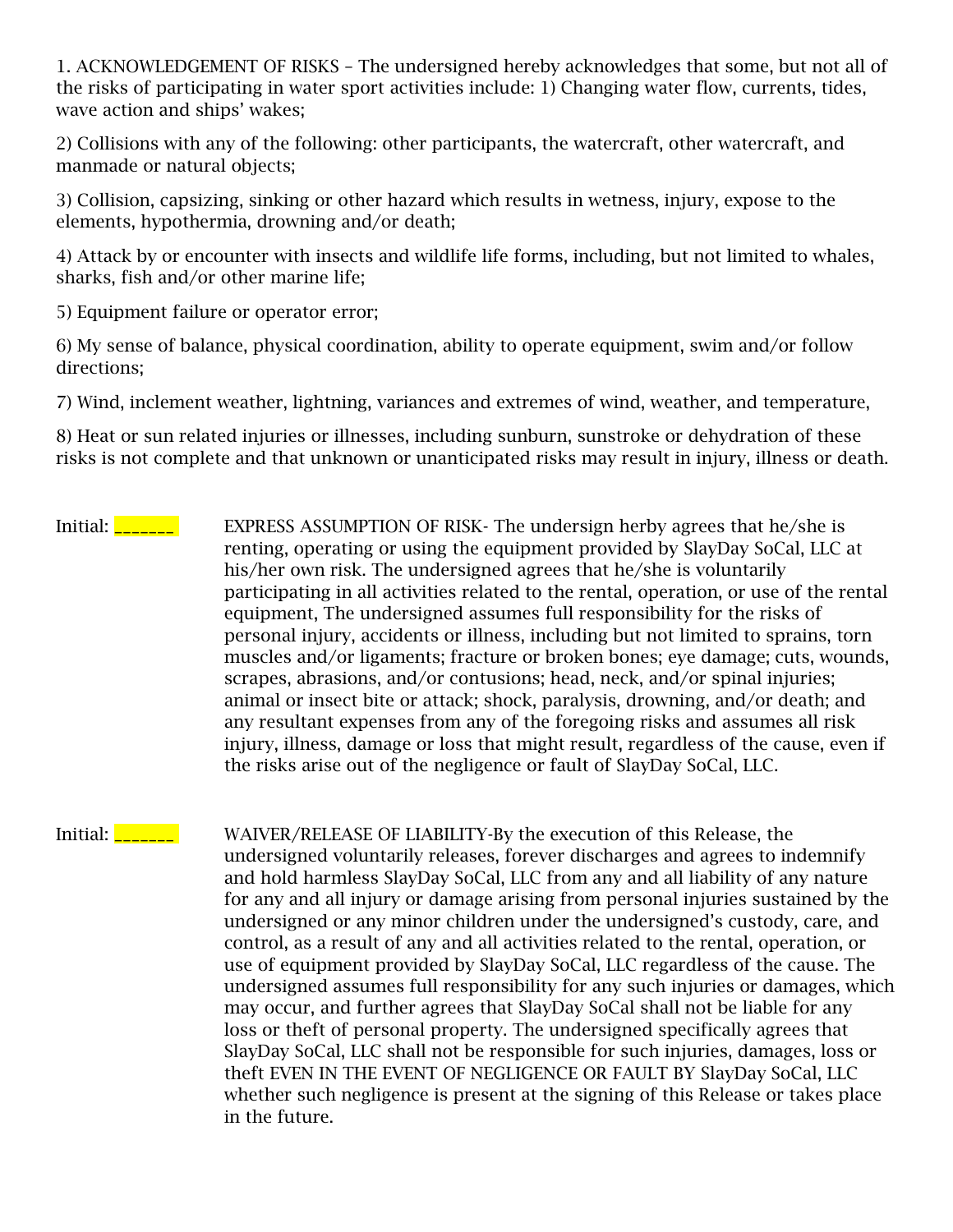Initial: **\_\_\_\_\_\_** LIABILITY TO THIRD PARTIES - The undersigned hereby agrees that he/she will indemnify and hold harmless SlayDay SoCal, LLC for all personal injuries, property damages, or any other damages to any and all third parties, including but not limited to, operators and passengers of other watercraft and minor children under the undersigned's custody, care, and control as a result of any 1 and all activities related to the rental, operation, or use of equipment provided by SlayDay SoCal, LLC even if such damages arise out of the negligence or fault of SlayDay SoCal, LLC.

County Requirements

- Do not operate within Mexican coastal or offshore waters
- Do not operate more than 35 NMs beyond unless \$99 fee is predetermined
- Do not operate vessel within 100 feet of a swimmer and do not allow anyone in the water.
- Do not operate vessel within the surf and/or within 1,000 feet of all beaches
- Do not operate vessel on or near the reefs located directly offshore from most beaches. Pay attention to the Sonar
- Speed limit within the harbor is 5 mph. No one other than the signed LESSEE will drive any boat
- At no time shall a vessel be operated in close proximity to a commercial passenger carrying people, equipment, etc. All larger vessels need to be given the right away!

*ACKNOWLEDGEMENT OF WAIVER AND RELEASE – The undersigned states that he/she has had sufficient time to review the Waiver and Release and to ask any questions associated with said Release. The undersigned further states that he/she has carefully read the foregoing Waiver and Release, knows the contents thereof, and has signed this Release as his/her own free act. The undersigned warrants that he/she is aware that he/she may rent, operate, or use equipment from another rental facility, but has chosen to rent, operate, or use equipment from SlayDay SoCal, LLC with the knowledge that signing this Release is a requirement for rental, operation, and use of said equipment. The undersigned further warrants that he/she is fully aware that he/she is waiving any right he/she may have to bring a legal action to assert a claim against SlayDay SoCal, LLC or Ryan and Anna Candelaria.*